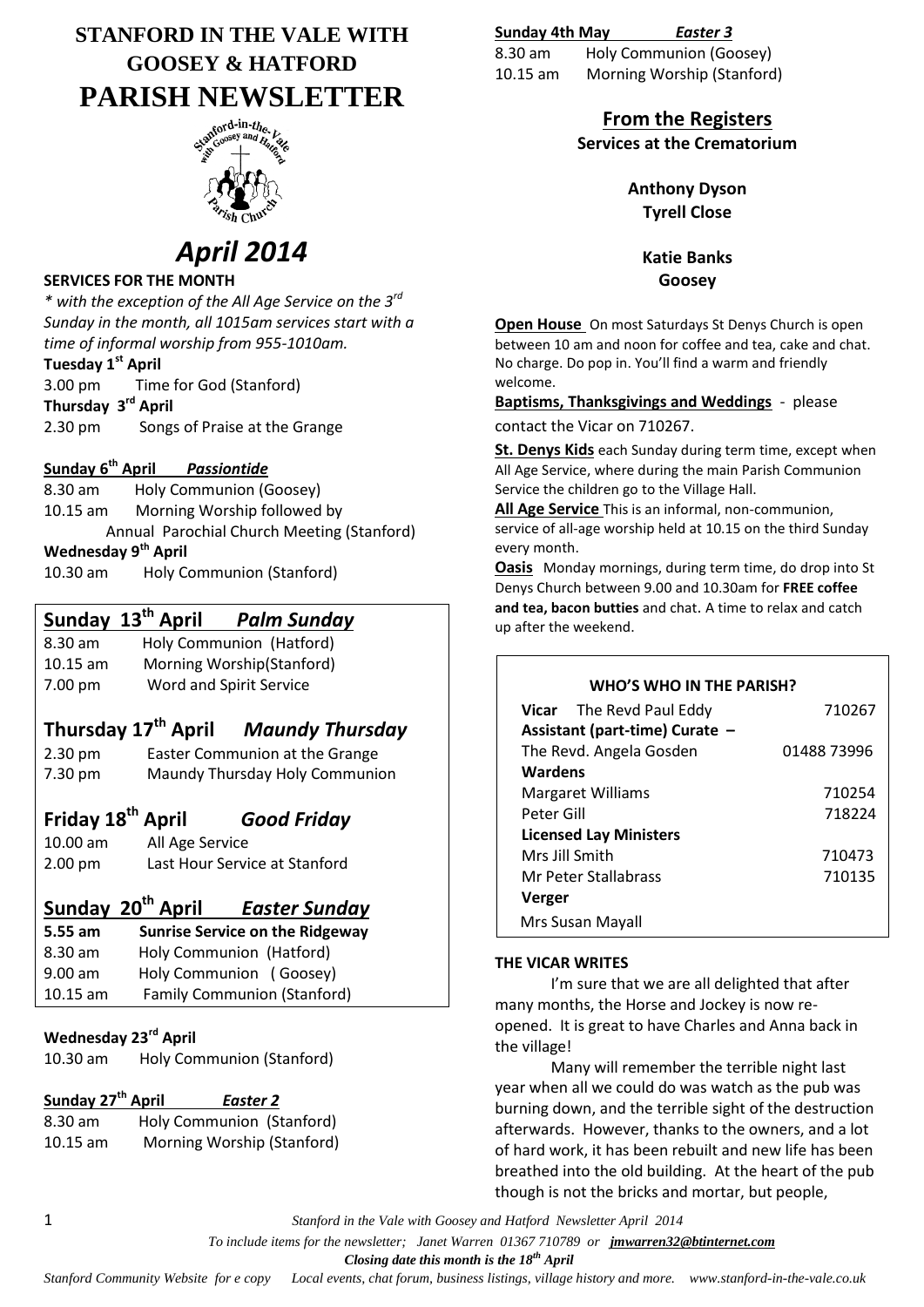Charles and Anna and Georgie and the way they make everyone so welcome.

April sees the Christian Festival of Easter. On Good Friday the picture is of someone who the people wanted to become their King, hanging on a cross. No future, no hope, just despair. And yet, three days later, everything was changed. He was alive again, he proved to be who he said he was, and there was new life, not just for himself, but for everyone else.

Easter is a season of Hope. Whatever battles, worries and anxieties you face, the message of Easter is two-fold. Firstly, that we have a God who really understands pain, loss and hurt, and secondly, that with this God, there is always hope - because he is the God of Resurrection. He is the God of second chances. He is the God of new life. He us the God of new starts and new beginnings.

So this Easter, I do hope that you will join us at St Denys for one of the Easter Services and find for yourself a new start, a new hope and a new beginning.

Yours Paul Revd Paul Eddy Vicar

### **David Shorter**

David Shorter's memorial bench is now in place on the Village Green. His family would like to thank all who gave donations, help and advice. We hope that those who use it, as he wished, be happy. Betty Shorter

### **STANFORD COMMUNITY BUS**

### **Regular Shopping Trips to Oxford**

1<sup>st</sup> Thursday of every month.

Direct to the city centre.

No Hassle,

No Traffic problems, (we can use the bus lane!)

No parking costs.

Almost door-to-door.

Drop off and pick up from Westgate Centre.

Departing Stanford 10.00 am and arriving back by 3.30 pm latest.

£5.00 Return. Concessionary Passes are not valid for these trips.

All enquiries and seat booking – ring Elsie Erbsmail on 01367710438.

### **VOLUNTEER DRIVERS**

We urgently need to recruit more volunteer drivers for our regular services from the local villages to Wantage and Faringdon.

These services are a lifeline for those people who do not have their own transport. If you could spare the occasional morning

or even half a morning to help then please call for more details. No special licence is required. John Smith 01367710494

### **Churchyard Working Party**

Can you spare an hour or two to help with a variety of jobs in the Churchyard?

### **Saturday 5 April**

Just turn up any time from 9.30 am onwards. Your contribution will be most welcome and it will help to keep the Churchyard in good order for the benefit of the whole village. Margaret Grant.

*St. Denys Church, Stanford in the Vale Saturday 5th April 2014 at 7.30 pm*

MUSIC IN THE VALE presents

# *Remembrance*

A programme to commemorate the centenary of World War One, with music composed between 1914 and 1918, including piano trios by Ravel, Ireland and Boulanger

### The Lyric Piano Trio, Beth Reed - violin

Coral Lancaster - 'cello , Liz Hayes - piano Admission by programme £10.00 from Vogue Hairdressing, 28 High Street, Stanford in the Vale, 01367 710476 by reservation on 01367 718420 email [DJPedderDPA@btinternet.com,](mailto:DJPedderDPA@btinternet.com)

or at the door

### **STANFORD IN THE VALE AND DISTRICT LOCAL HISTORY SOCIETY Tuesday 8 th April,** at Stanford Village Hall, Small Hall Start time **7:45 p.m. Title: WILLIAM GILL Speaker: TONY HADLAND**

Tony's previous talk was on Raleigh Cycles. This time his talk is on William Gill, a Victorian relative who was an explorer and intelligence gatherer who was awarded the Royal Geographical Society's Gold Medal. Visitors welcome (£2 entrance) Refreshments and raffle Further information: Contact Phil Morris, 01367 710285



**www.thefillingstation.org.uk or Chris Weatherall on 07775 564131 or 01367 710208** 

2 *Stanford in the Vale with Goosey and Hatford Newsletter April 2014*

 *To include items for the newsletter; Janet Warren 01367 710789 or jmwarren32@btinternet.com*

 *Closing date this month is the 18th April*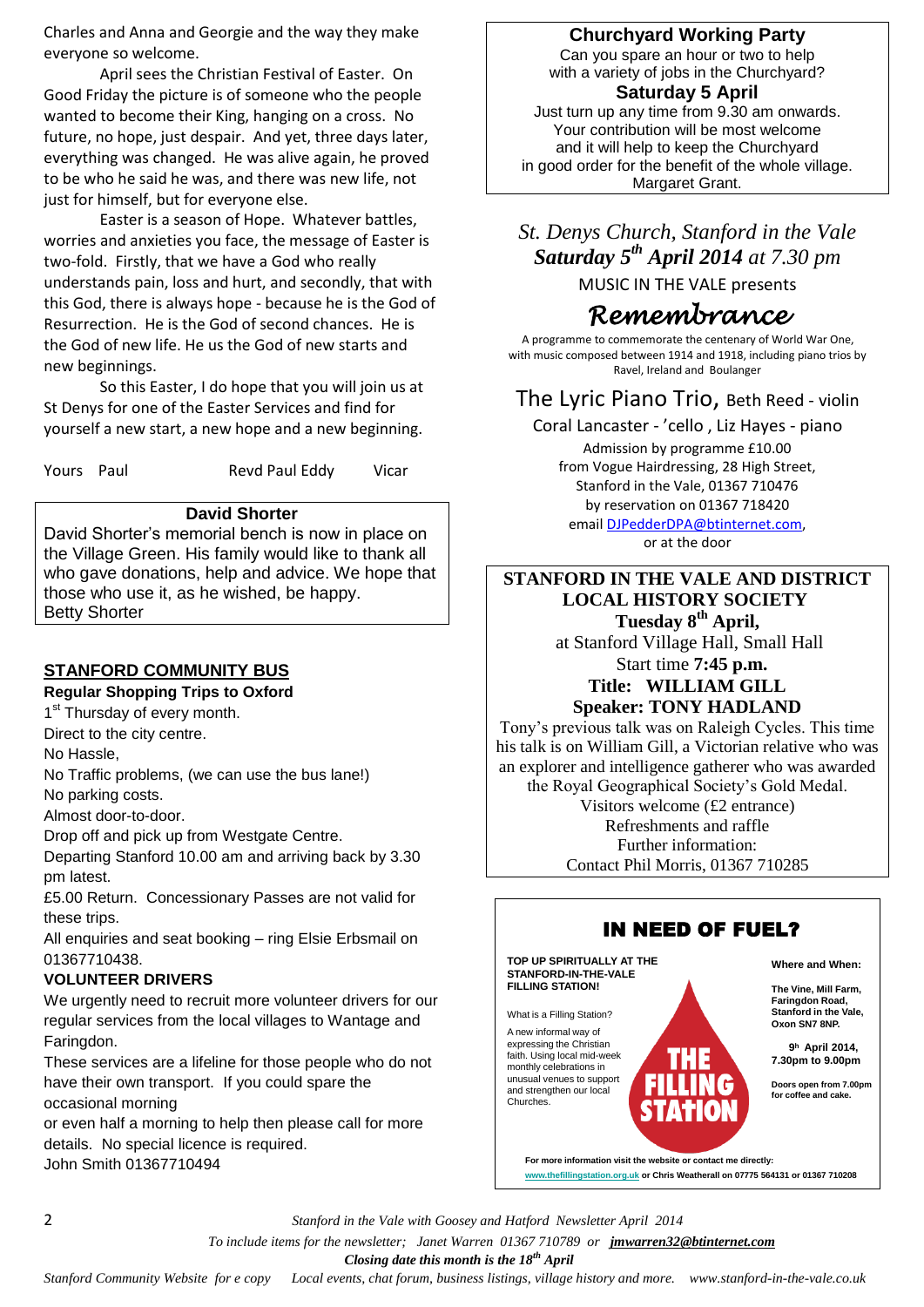### U3A UNIVERSITY OF THE THIRD AGE Faringdon & District U3A **Thursday 10th APRIL 2014** 2.30pm CORN EXCHANGE, FARINGDON

ANNUAL GENERAL MEETING, with yearly reports from officers and election of the new committee, a rolling presentation of our past years' activities with tea and cake from " Hare in the Wood "

Further information from Sylvia Bowley ( Chairman ) 01367 241296 faringdondistrictu3a.wordpress.com

### **Fairtrade Stall**

**Sat 12th April St Denys Church 10 a.m. - Noon**

Thank you to everyone who supports the stall. We have sold £1232.52 worth of Fairtrade products over the last year.

It all helps to keep our local Fairtrade shop in Faringdon running, as well as benefiting producers in the developing world.

### **Stanford Art Group Monday 14 th April 2014 Stanford Village Hall at 7.15pm.**

**Stanford Art Group are holding a friendly Critique**. Bring along two pictures of your own or any other picture you would like to discuss with friendly help and advice. All welcome, visitors £4. for more info 01367 710754

**The Annual Parish Meeting Is on Wednesday 16th April 7.30pm in the Small Village Hall And on Wednesday 7th May 2014 The Annual Meeting of the Parish Council All Villagers welcome to both meetings**

> **STANFORD IN THE VALE WOMEN'S INSTITUTE will meet in the Village Hall at 7.30p.m. on 16th April-Subject:An ABC of the Earth Speaker:Dominic McDonald**

**Stanford-in-the-Vale Gardening Club** The next meeting will be on **Wednesday 23rd April 2014** in the large hall of the Village Hall at 7.30pm The speaker will be Catherine Tatham on 'Garden Design' The competition will be 'My dream garden.' Refreshments and a raffle Visitors are welcome for a small entry fee. Further information from Rosemary Packer tel. 01367 710445

### **Stanford in the Vale Village Hall Grand Quiz Night**

### **Saturday 26 April**

£16 per team of 4 if prior notice given, or £20 at the door, both including ploughmans supper. Doors open 7pm for 7.30pm Raffle and Bar Contact: J. Greenwood 01367 710578

### **Advance Notices**

### OXFORDSHIRE ARTWEEKS Site 10

### **GRANARY ARTISTS EXHIBITION**

**Saturday 3 May - Sunday 11 May** 

12 noon - 5pm

12 noon – 4 pm on Sundays

Granary Studios , Manor Farm, Stanford in the Vale *Take the drive to the left of the Vale Garage off the A417.*  Nine artists exhibiting paintings, pottery, floral art, printmaking, collage, ceramic art, textiles and photography in a delightful setting

### **Stanford Summer Festival Saturday June 14th and Sunday June 15th 2014 '**– Village Voices

**'Songs From The Shows'** - a short musical entertainment on **Sunday 15th June at 3.45pm.** The programme will include a vocal selection from 'Les Miserables' and songs from other

popular shows. Come and be a  $V$ *illage*  $V$ *oice* – no experience or training necessary! Practices, in church, on Thursdays at 7pm **and/or** Fridays at 9.45am. – come at the time convenient to you – **starting on Thursday 24th/Friday 25th April.** Final practice for everyone together – Thursday 12th June, 7pm. *For further information contact Margaret Williams 01367 710254*

3 *Stanford in the Vale with Goosey and Hatford Newsletter April 2014*

 *To include items for the newsletter; Janet Warren 01367 710789 or jmwarren32@btinternet.com*

 *Closing date this month is the 18th April*